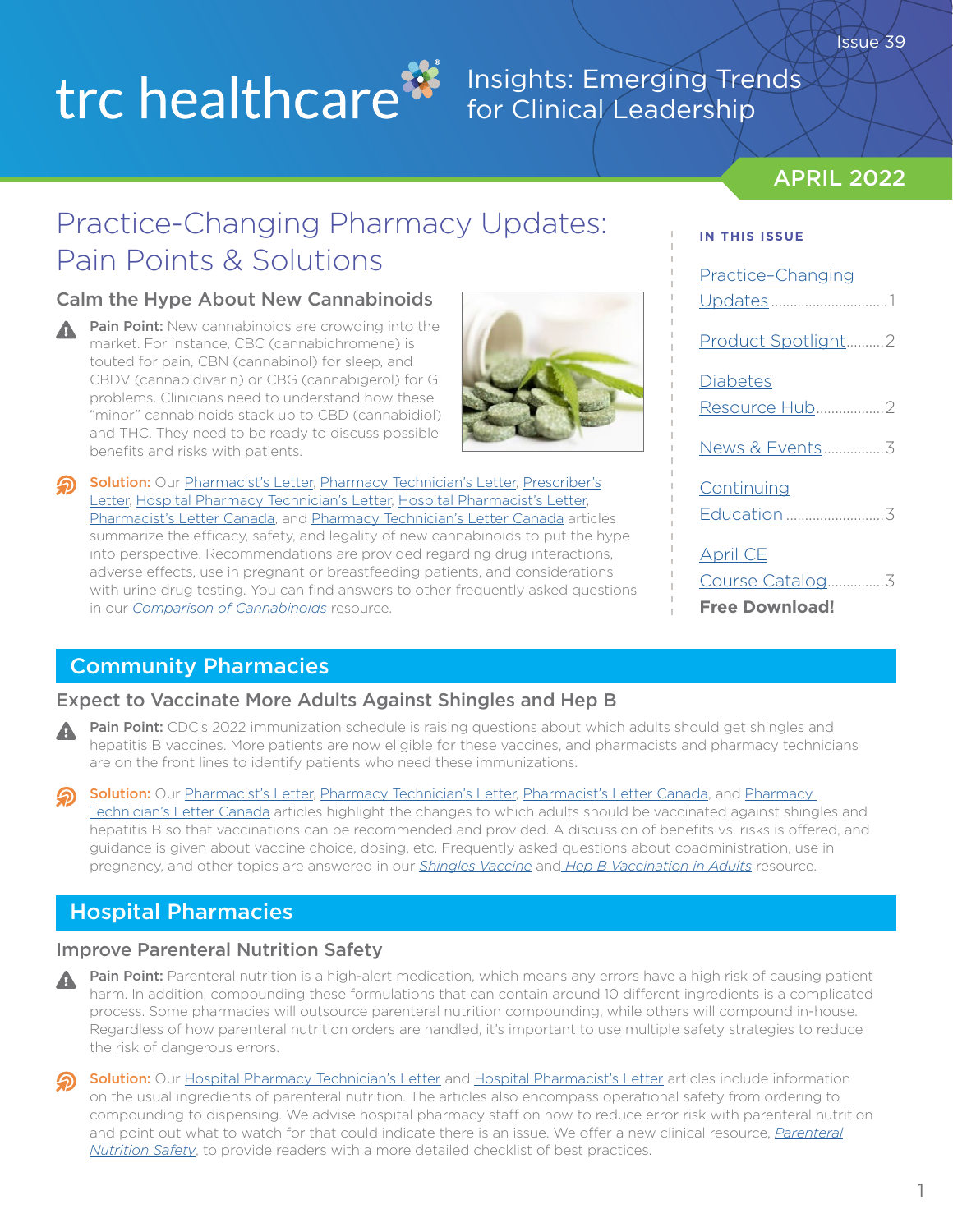## <span id="page-1-0"></span>Natural Medicines

#### The Latest on Natural Insect and Tick Repellents

- Pain Point: Now that spring has arrived, there will be renewed interest in insect repellants, from classic "bug sprays" to natural alternatives. The evidence supporting (or not supporting) the use of natural repellants is all over the place. In this [article](https://naturalmedicines.therapeuticresearch.com/news/news-items/2022/april/the-latest-on-natural-insect-and-tick-repellents.aspx?utm_source=hubspot&utm_medium=email&utm_campaign=april_2022_insights_newsletter), we provide guidance related to the most popular products.
- Solution: There are many popular 'natural' insect repellants, including lemon eucalyptus oil, soybean oil, citronella oil, and peppermint oil. But only the first two oils have any strong evidence to support their use. And most research suggests that these products should not be used alone, especially for repelling ticks. We discuss how these products compare with traditional bug sprays, such as DEET, and how long their effects seem to last after application.

# Product Spotlight: PTU Elite: Controlled Substances & Diversion

We just launched a new program under [PTU Elite](https://trchealthcare.com/about-us/products/ptu-elite/?utm_source=hubspot&utm_medium=email&utm_campaign=april_2022_insights_newsletter), our robust training suite aimed to provide lifelong learning for experienced pharmacy technicians.

[PTU Elite: Controlled Substances & Diversion](https://trchealthcare.com/about-us/products/ptu-elite/ptu-elite-controlled-substances-and-diversion?utm_source=hubspot&utm_medium=email&utm_campaign=april_2022_insights_newsletter) is a training program designed to help technicians identify and prevent diversion and the misuse of controlled substances. With 10-15% of healthcare workers affected by substance abuse, welltrained pharmacy technicians can play a key roll in prevention.



This program is a convenient and engaging training resource that gives pharmacy technicians essential knowledge of controlled substances and Drug Enforcement Administration (DEA) requirements.

A four-hour, online training program, PTU Elite: Controlled [Substances & Diversion](https://trchealthcare.com/about-us/products/ptu-elite/ptu-elite-controlled-substances-and-diversion?utm_source=hubspot&utm_medium=email&utm_campaign=april_2022_insights_newsletter) covers various topics ranging from best practices for filling prescriptions to recordkeeping to identifying impaired coworkers.

Key benefits your pharmacy will gain are:

- Greater retention of pharmacy technicians
- Strengthened trust
- Reduction in inventory loss
- Improved public health

Empower your pharmacy technicians with this essential training and help minimize your pharmacy's exposure to liabilities and legal action.

#### **[Get Started Today!](https://info.therapeuticresearch.com/ptu-enterprise-request-a-quote?utm_source=hubspot&utm_medium=email&utm_campaign=april_2022_insights_newsletter)**

# Diabetes Resource Hub

Our Diabetes Recourse Hub provides recommendations, charts, and other resources to help patients use diabetes medications safely, reach A1C goals, and stay healthy. Resources include:

- Article: [Implement Safeguards for U-500 Insulin](https://pharmacist.therapeuticresearch.com/Content/Articles/PL/2022/Mar/Implement-Safeguards-for-U-500-Insulin?utm_source=hubspot&utm_medium=email&utm_campaign=april_2022_insights_newsletter)
- The Chart: [Drugs for Type 2 Diabetes](https://pharmacist.therapeuticresearch.com/Content/Segments/PRL/2015/Jun/Drugs-for-Type-2-Diabetes-8509?utm_source=hubspot&utm_medium=email&utm_campaign=april_2022_insights_newsletter)
- FAQ: [Prediabetes FAQs](https://pharmacist.therapeuticresearch.com/Content/Segments/PRL/2015/Aug/Prediabetes-FAQs-8723?utm_source=hubspot&utm_medium=email&utm_campaign=april_2022_insights_newsletter)



**[Check Out the Diabetes Resource Hub](https://pharmacist.therapeuticresearch.com/Content/Resource-Hub/All/Diabetes-Resource-Hub?utm_source=hubspot&utm_medium=email&utm_campaign=april_2022_insights_newsletter)**